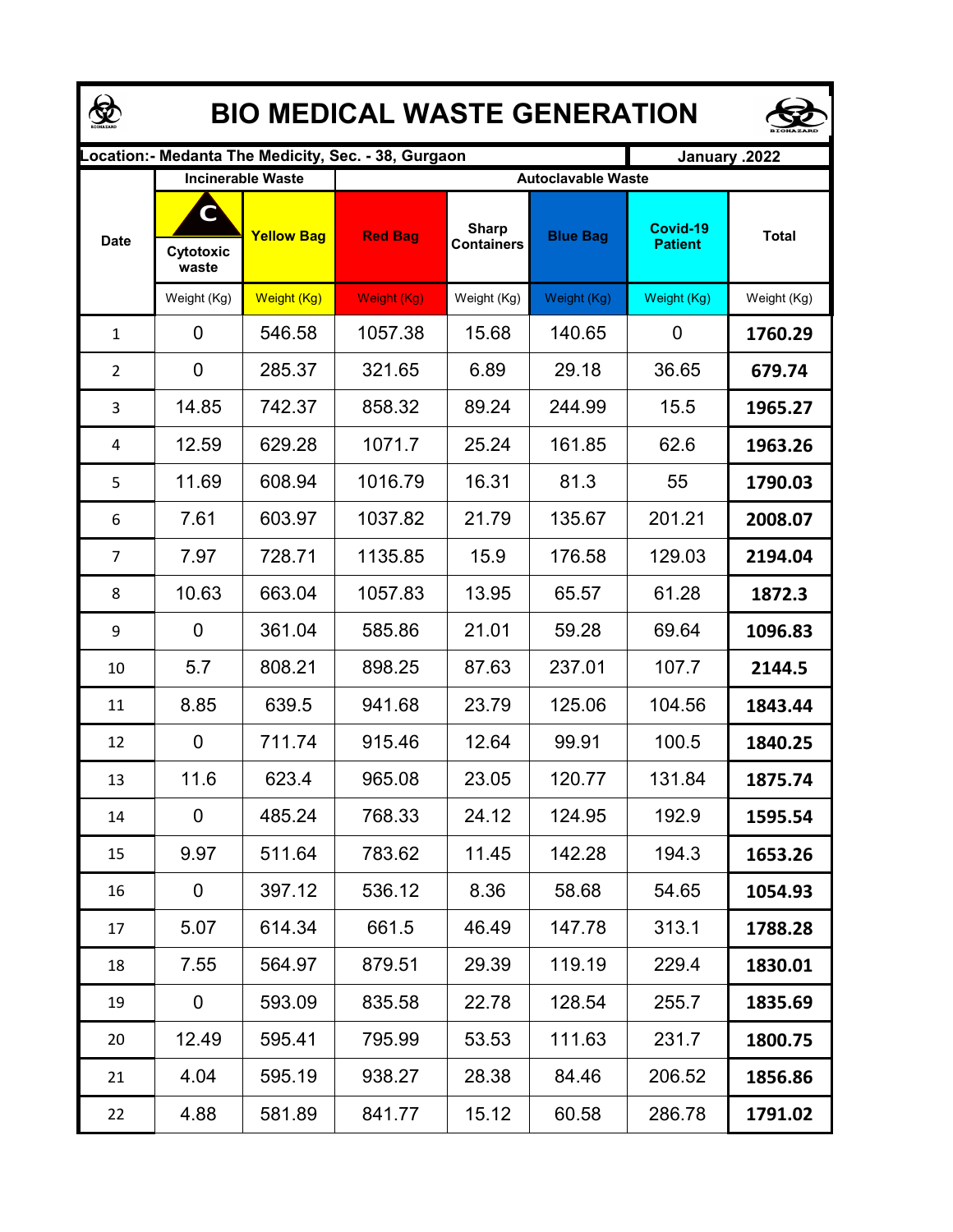| 23           | $\mathbf 0$    | 342.91   | 716.4    | 30.97  | 27.95   | 52.3    | 1170.53  |
|--------------|----------------|----------|----------|--------|---------|---------|----------|
| 24           | 6.66           | 657.21   | 938.74   | 88.75  | 225.54  | 449.62  | 2366.52  |
| 25           | 8.84           | 551.85   | 1071.68  | 8.45   | 108.8   | 298.54  | 2048.16  |
| 26           | $\mathbf 0$    | 309.95   | 627.14   | 8.4    | 61.21   | 79      | 1085.7   |
| 27           | 9.1            | 755.7    | 872.12   | 14.64  | 134.46  | 433.5   | 2219.52  |
| 28           | 12.14          | 624.51   | 1037.08  | 9.3    | 138.37  | 269.93  | 2091.33  |
| 29           | 7.48           | 652.31   | 918.56   | 34.27  | 120.4   | 324.78  | 2057.8   |
| 30           | $\overline{0}$ | 395.54   | 597.62   | 14.7   | 42.55   | 159.9   | 1210.31  |
| 31           | 0              | 762.13   | 904.81   | 60.76  | 355.4   | 475.3   | 2558.4   |
| <b>TOTAL</b> | 179.71         | 17943.15 | 26588.51 | 882.98 | 3870.59 | 5583.43 | 55048.37 |